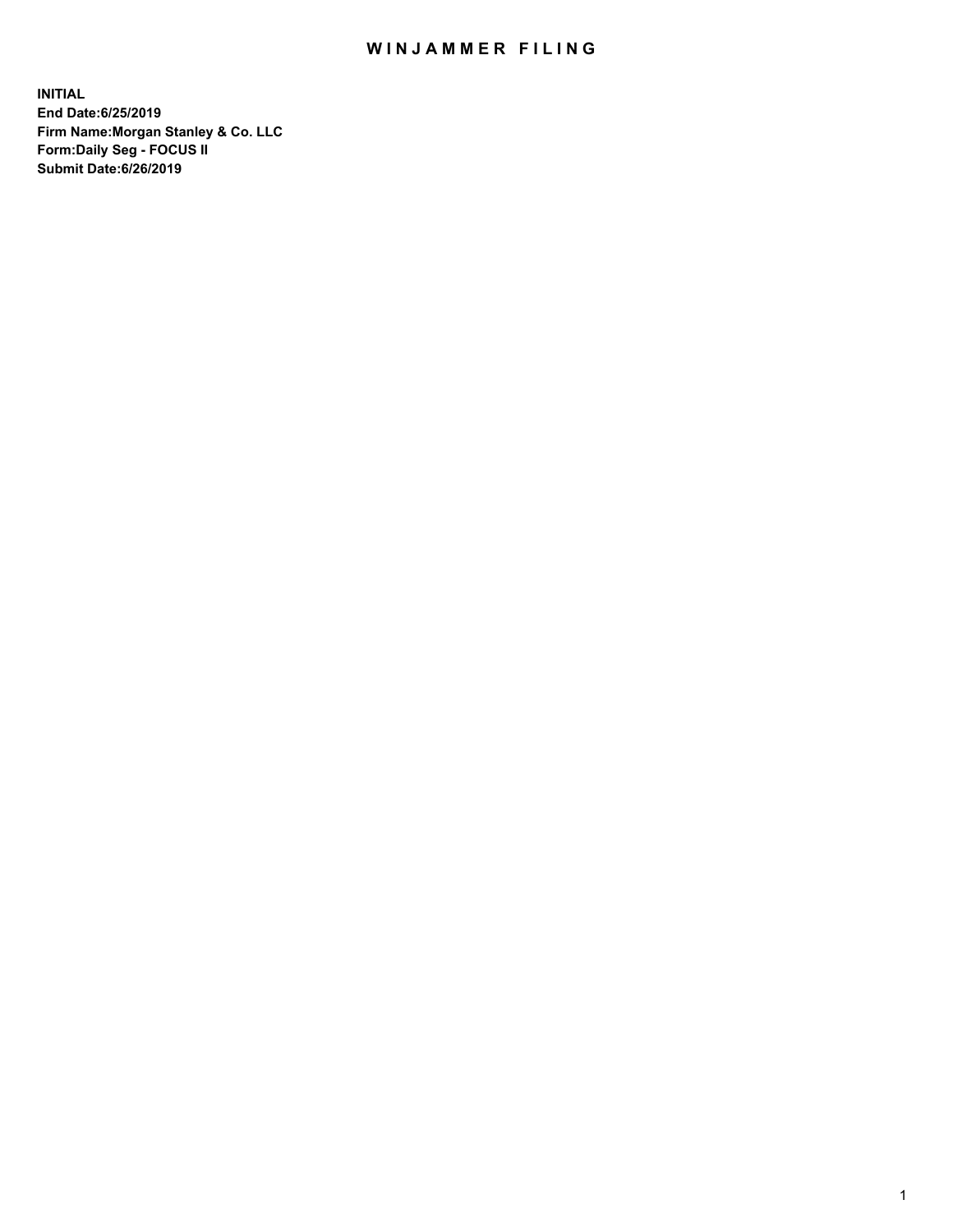**INITIAL End Date:6/25/2019 Firm Name:Morgan Stanley & Co. LLC Form:Daily Seg - FOCUS II Submit Date:6/26/2019 Daily Segregation - Cover Page**

| Name of Company                                                                   | Morgan Stanley & Co. LLC     |
|-----------------------------------------------------------------------------------|------------------------------|
| <b>Contact Name</b>                                                               | <b>Ikram Shah</b>            |
| <b>Contact Phone Number</b>                                                       | 212-276-0963                 |
| <b>Contact Email Address</b>                                                      | Ikram.shah@morganstanley.com |
| FCM's Customer Segregated Funds Residual Interest Target (choose one):            |                              |
| a. Minimum dollar amount: ; or                                                    | 235,000,000                  |
| b. Minimum percentage of customer segregated funds required:% ; or                | <u>0</u>                     |
| c. Dollar amount range between: and; or                                           | <u>0 0</u>                   |
| d. Percentage range of customer segregated funds required between: % and %.       | 00                           |
| FCM's Customer Secured Amount Funds Residual Interest Target (choose one):        |                              |
| a. Minimum dollar amount: ; or                                                    | 140,000,000                  |
| b. Minimum percentage of customer secured funds required:%; or                    | <u>0</u>                     |
| c. Dollar amount range between: and; or                                           | 0 <sub>0</sub>               |
| d. Percentage range of customer secured funds required between:% and%.            | 0 <sub>0</sub>               |
| FCM's Cleared Swaps Customer Collateral Residual Interest Target (choose one):    |                              |
| a. Minimum dollar amount: ; or                                                    | 92,000,000                   |
| b. Minimum percentage of cleared swaps customer collateral required:% ; or        | <u>0</u>                     |
| c. Dollar amount range between: and; or                                           | 0 Q                          |
| d. Percentage range of cleared swaps customer collateral required between:% and%. | 00                           |

Attach supporting documents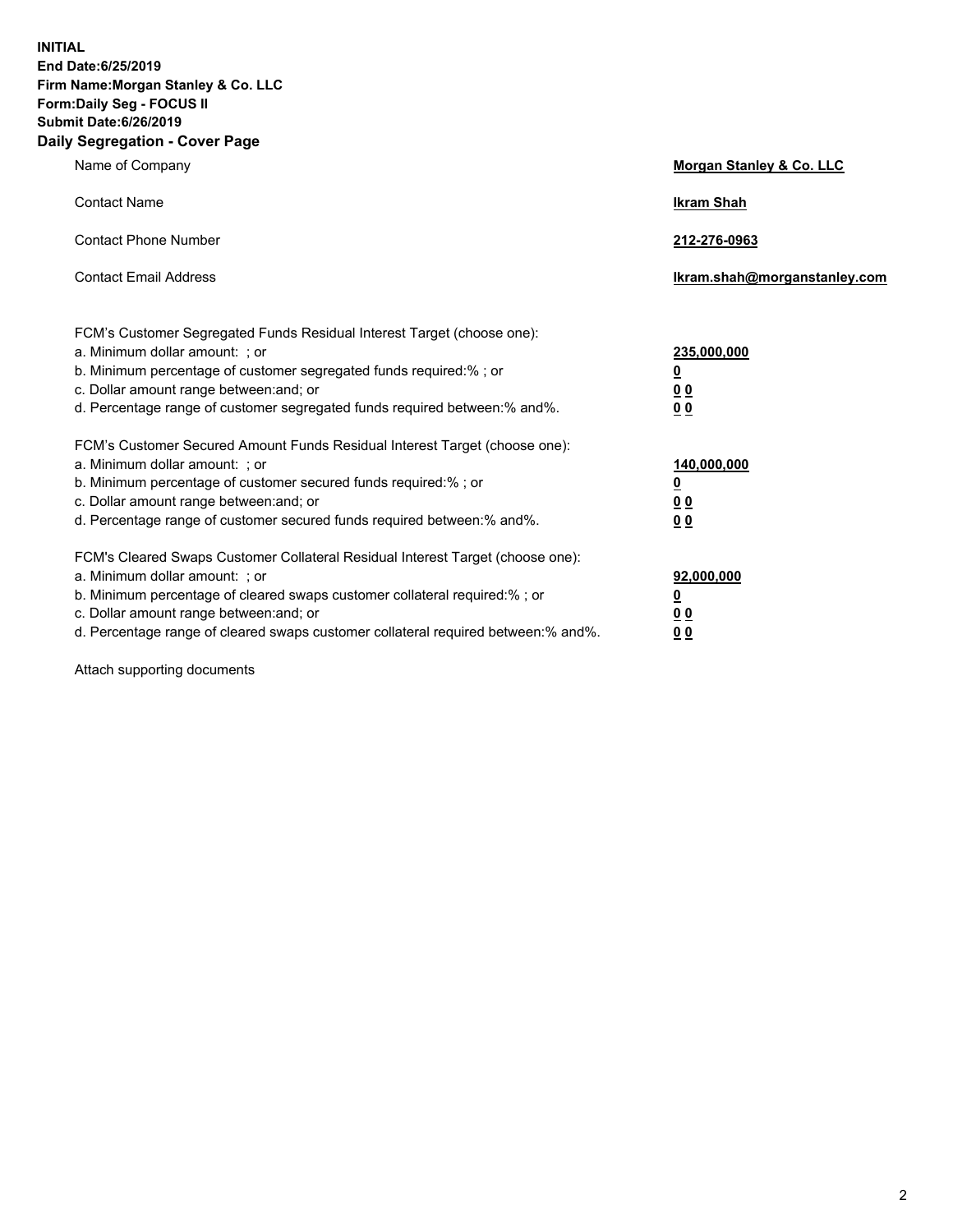## **INITIAL End Date:6/25/2019 Firm Name:Morgan Stanley & Co. LLC Form:Daily Seg - FOCUS II Submit Date:6/26/2019 Daily Segregation - Secured Amounts** Foreign Futures and Foreign Options Secured Amounts Amount required to be set aside pursuant to law, rule or regulation of a foreign government or a rule of a self-regulatory organization authorized thereunder **0** [7305] 1. Net ledger balance - Foreign Futures and Foreign Option Trading - All Customers A. Cash **2,808,861,115** [7315] B. Securities (at market) **2,570,665,974** [7317] 2. Net unrealized profit (loss) in open futures contracts traded on a foreign board of trade **-10,459,339** [7325] 3. Exchange traded options a. Market value of open option contracts purchased on a foreign board of trade **18,309,167** [7335] b. Market value of open contracts granted (sold) on a foreign board of trade **-11,818,594** [7337] 4. Net equity (deficit) (add lines 1. 2. and 3.) **5,375,558,323** [7345] 5. Account liquidating to a deficit and account with a debit balances - gross amount **144,792,506** [7351] Less: amount offset by customer owned securities **-142,364,391** [7352] **2,428,115** [7354] 6. Amount required to be set aside as the secured amount - Net Liquidating Equity Method (add lines 4 and 5) **5,377,986,438** [7355] 7. Greater of amount required to be set aside pursuant to foreign jurisdiction (above) or line 6. **5,377,986,438** [7360] FUNDS DEPOSITED IN SEPARATE REGULATION 30.7 ACCOUNTS 1. Cash in banks A. Banks located in the United States **288,160,923** [7500] B. Other banks qualified under Regulation 30.7 **278,756,826** [7520] **566,917,749** [7530] 2. Securities A. In safekeeping with banks located in the United States **790,245,791** [7540] B. In safekeeping with other banks qualified under Regulation 30.7 **0** [7560] **790,245,791** [7570] 3. Equities with registered futures commission merchants A. Cash **4,834,498** [7580] B. Securities **0** [7590] C. Unrealized gain (loss) on open futures contracts **2,141,092** [7600] D. Value of long option contracts **0** [7610] E. Value of short option contracts **0** [7615] **6,975,590** [7620] 4. Amounts held by clearing organizations of foreign boards of trade A. Cash **0** [7640] B. Securities **0** [7650] C. Amount due to (from) clearing organization - daily variation **0** [7660] D. Value of long option contracts **0** [7670] E. Value of short option contracts **0** [7675] **0** [7680] 5. Amounts held by members of foreign boards of trade A. Cash **2,431,673,766** [7700] B. Securities **1,780,420,183** [7710] C. Unrealized gain (loss) on open futures contracts **-12,600,431** [7720] D. Value of long option contracts **18,309,167** [7730] E. Value of short option contracts **-11,818,594** [7735] **4,205,984,091** [7740] 6. Amounts with other depositories designated by a foreign board of trade **0** [7760] 7. Segregated funds on hand **0** [7765] 8. Total funds in separate section 30.7 accounts **5,570,123,221** [7770]

- 9. Excess (deficiency) Set Aside for Secured Amount (subtract line 7 Secured Statement Page 1 from Line 8)
- 10. Management Target Amount for Excess funds in separate section 30.7 accounts **140,000,000** [7780]
- 11. Excess (deficiency) funds in separate 30.7 accounts over (under) Management Target **52,136,783** [7785]

3

**192,136,783** [7380]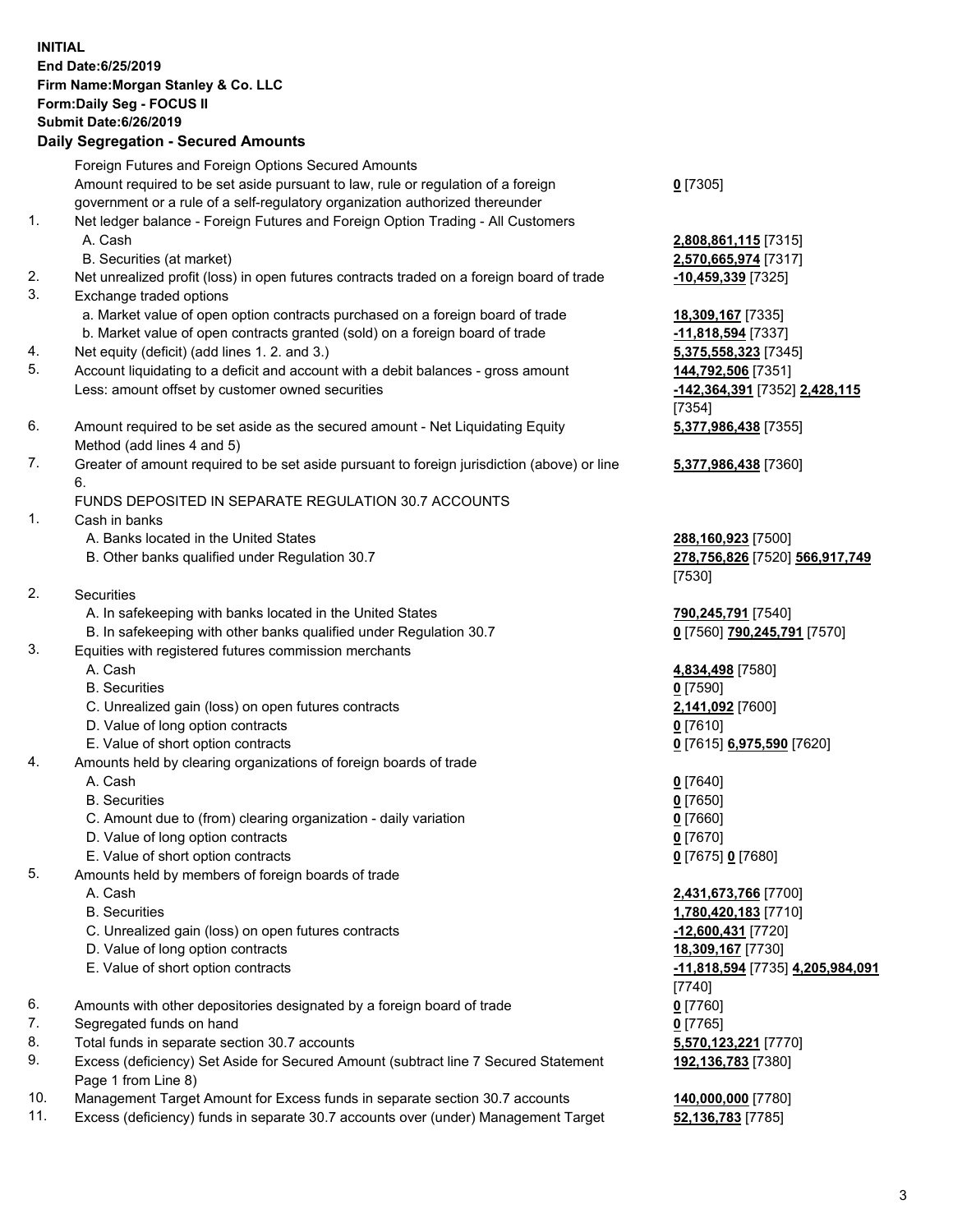**INITIAL End Date:6/25/2019 Firm Name:Morgan Stanley & Co. LLC Form:Daily Seg - FOCUS II Submit Date:6/26/2019 Daily Segregation - Segregation Statement** SEGREGATION REQUIREMENTS(Section 4d(2) of the CEAct) 1. Net ledger balance A. Cash **6,020,506,381** [7010] B. Securities (at market) **5,907,644,519** [7020] 2. Net unrealized profit (loss) in open futures contracts traded on a contract market **3,887,282,998** [7030] 3. Exchange traded options A. Add market value of open option contracts purchased on a contract market **596,408,204** [7032] B. Deduct market value of open option contracts granted (sold) on a contract market **-344,186,164** [7033] 4. Net equity (deficit) (add lines 1, 2 and 3) **16,067,655,938** [7040] 5. Accounts liquidating to a deficit and accounts with debit balances - gross amount **361,000,025** [7045] Less: amount offset by customer securities **-359,604,641** [7047] **1,395,384** [7050] 6. Amount required to be segregated (add lines 4 and 5) **16,069,051,322** [7060] FUNDS IN SEGREGATED ACCOUNTS 7. Deposited in segregated funds bank accounts A. Cash **4,524,821,005** [7070] B. Securities representing investments of customers' funds (at market) **0** [7080] C. Securities held for particular customers or option customers in lieu of cash (at market) **558,949,537** [7090] 8. Margins on deposit with derivatives clearing organizations of contract markets A. Cash **6,069,285,440** [7100] B. Securities representing investments of customers' funds (at market) **0** [7110] C. Securities held for particular customers or option customers in lieu of cash (at market) **5,348,694,982** [7120] 9. Net settlement from (to) derivatives clearing organizations of contract markets **-405,206,357** [7130] 10. Exchange traded options A. Value of open long option contracts **596,408,204** [7132] B. Value of open short option contracts **and the set of our of the set of our of the set of our of the set of the set of the set of the set of the set of the set of the set of the set of the set of the set of the set of th** 11. Net equities with other FCMs A. Net liquidating equity **7,599,170** [7140] B. Securities representing investments of customers' funds (at market) **0** [7160] C. Securities held for particular customers or option customers in lieu of cash (at market) **0** [7170] 12. Segregated funds on hand **0** [7150] 13. Total amount in segregation (add lines 7 through 12) **16,356,365,817** [7180] 14. Excess (deficiency) funds in segregation (subtract line 6 from line 13) **287,314,495** [7190] 15. Management Target Amount for Excess funds in segregation **235,000,000** [7194]

16. Excess (deficiency) funds in segregation over (under) Management Target Amount Excess

**52,314,495** [7198]